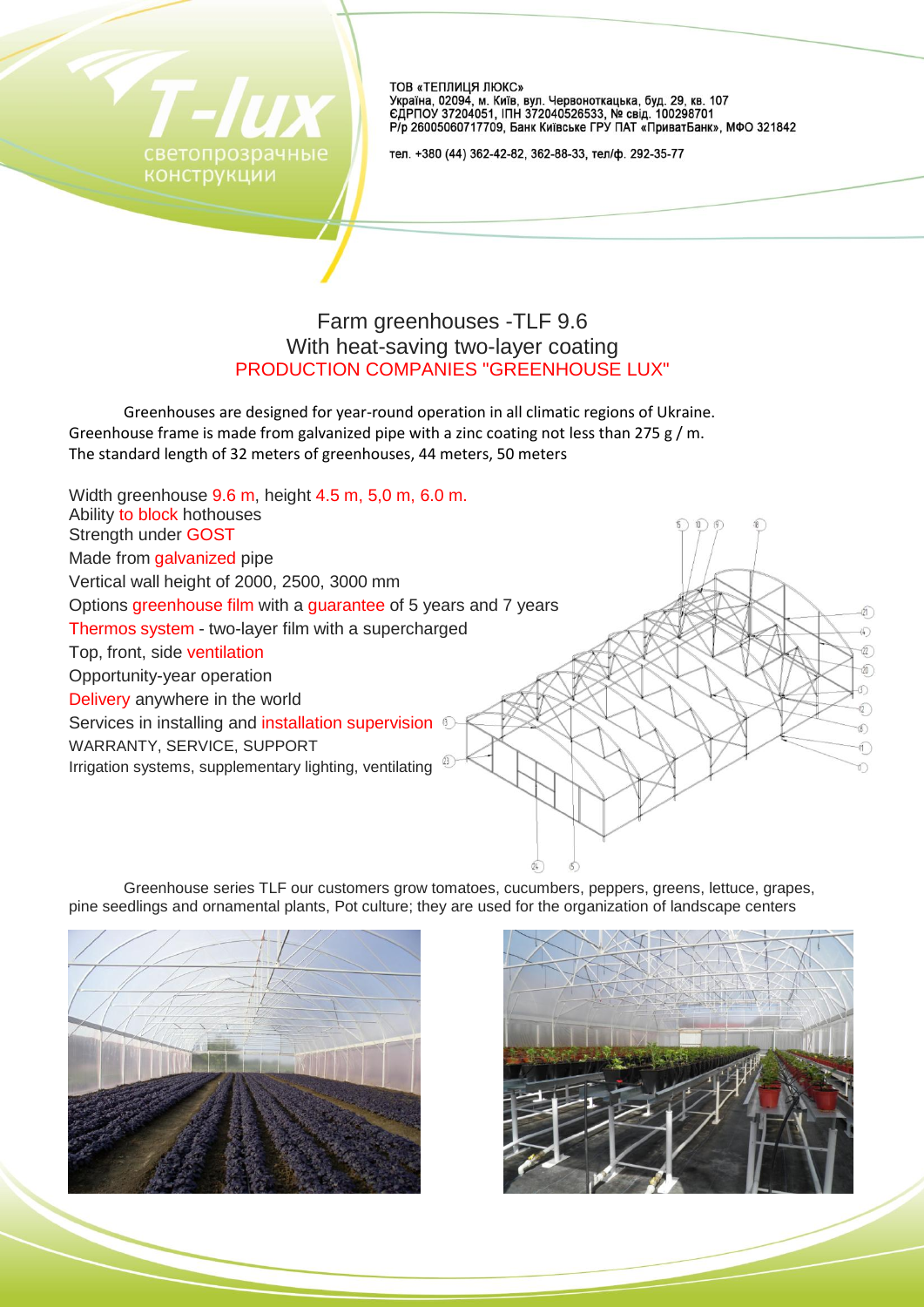

ТОВ «ТЕПЛИЦЯ ЛЮКС»<br>Україна, 02094, м. Київ, вул. Червоноткацька, буд. 29, кв. 107<br>ЄДРПОУ 37204051, ІПН 372040526533, № свід. 100298701<br>Р/р 26005060717709, Банк Київське ГРУ ПАТ «ПриватБанк», МФО 321842

тел. +380 (44) 362-42-82, 362-88-33, тел/ф. 292-35-77



|                                                                                    | Price<br>FCA Kiev, Ukraine |
|------------------------------------------------------------------------------------|----------------------------|
| Greenhouse frame of galvanized pipe (275 g / square meter)                         | 18 USD / sq. m             |
| Set of two-layer film (150 micron, 10 seasons) supercharged and mounting<br>system | $6$ USD $/$ sq. m          |
| Polycarbonate with accessories and fasteners                                       | $0,5$ USD / sq. m          |
| Installation services of the frame greenhouses and shelters film                   | $5$ USD $/$ sq. m          |
| Services in installation supervision                                               | $2$ USD $/$ sq. m          |

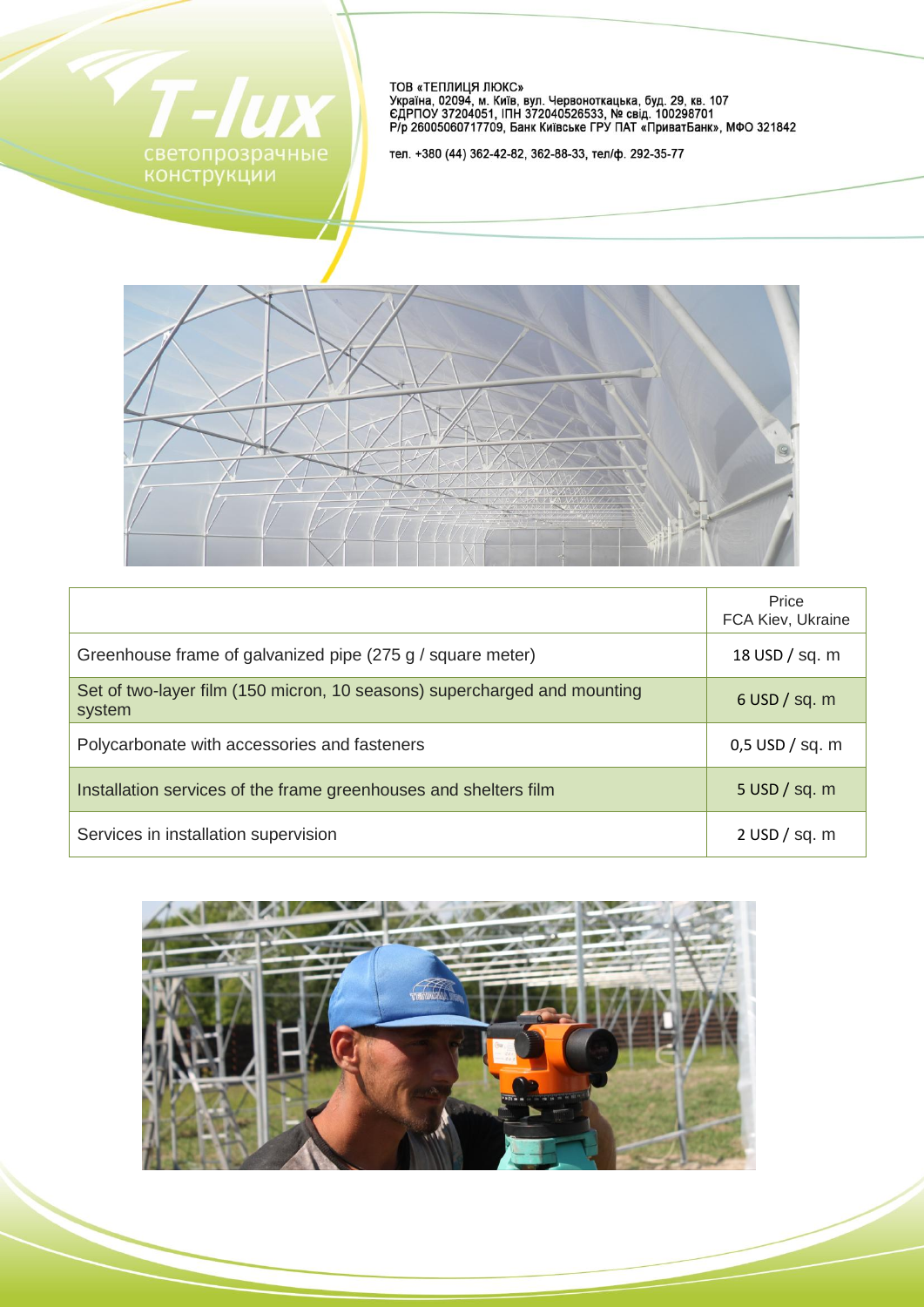

ТОВ «ТЕПЛИЦЯ ЛЮКС» 

тел. +380 (44) 362-42-82, 362-88-33, тел/ф. 292-35-77

# DESCRIPTION CONSTRUCTION greenhouses TLF SERIES

Greenhouses TLF series are designed to operate in all climatic zones of Ukraine. It is also possible to use the greenhouse in most climatic zones of Saudi Arabia, Kazakhstan, Georgia, Azerbaijan, Russia and other countries in Asia and Europe.

Collapsible design greenhouses provides delivery to the installation site by any mode of transport, quick installation volume design as well as the rapid dismantling, if necessary, transfer the greenhouses to the new location.

Complete with attached greenhouses detailed instructions on assembly and installation. If necessary, consultations will be available on the phone or check our specialists for installation and installation supervision.

**Racks greenhouses** - made from galvanized pipe ø 60mm. Racks greenhouses are arranged with a pitch - 2.5 m.

**Arch greenhouses** are located in increments of 2.5 m. The upper truss chords are made of galvanized pipe ø 60 Lower truss belt made of galvanized pipe ø 45 mm Links between the upper and lower chord are made of galvanized pipe  $\varnothing$  30 mm

**Wind communications** - made from galvanized pipe ø 30 mm. X-bracing installed along the edges of the greenhouse, as well as in the central span.

**Doors, gates.** (Coating Material - Polycarbonate) Standard dimensions of doors - 1.0 x 2.1 m. (Can be equipped with two end doors) Standard dimensions of the gate - 3.0 x 2.1 m. (Can be equipped with two end gates)

## **Venting**

Front - two transoms size 6.0 x 2.0 m. With manual transmission. Made of galvanized pipe 30h30h2 mm. Transom sheathed honeycomb polycarbonate.

Side - available as an option. The flywheel and the shaft for winding the film to a height of one meter on each long side of the greenhouse. Drive manual.

Top - available as an option. Electromechanical drive.